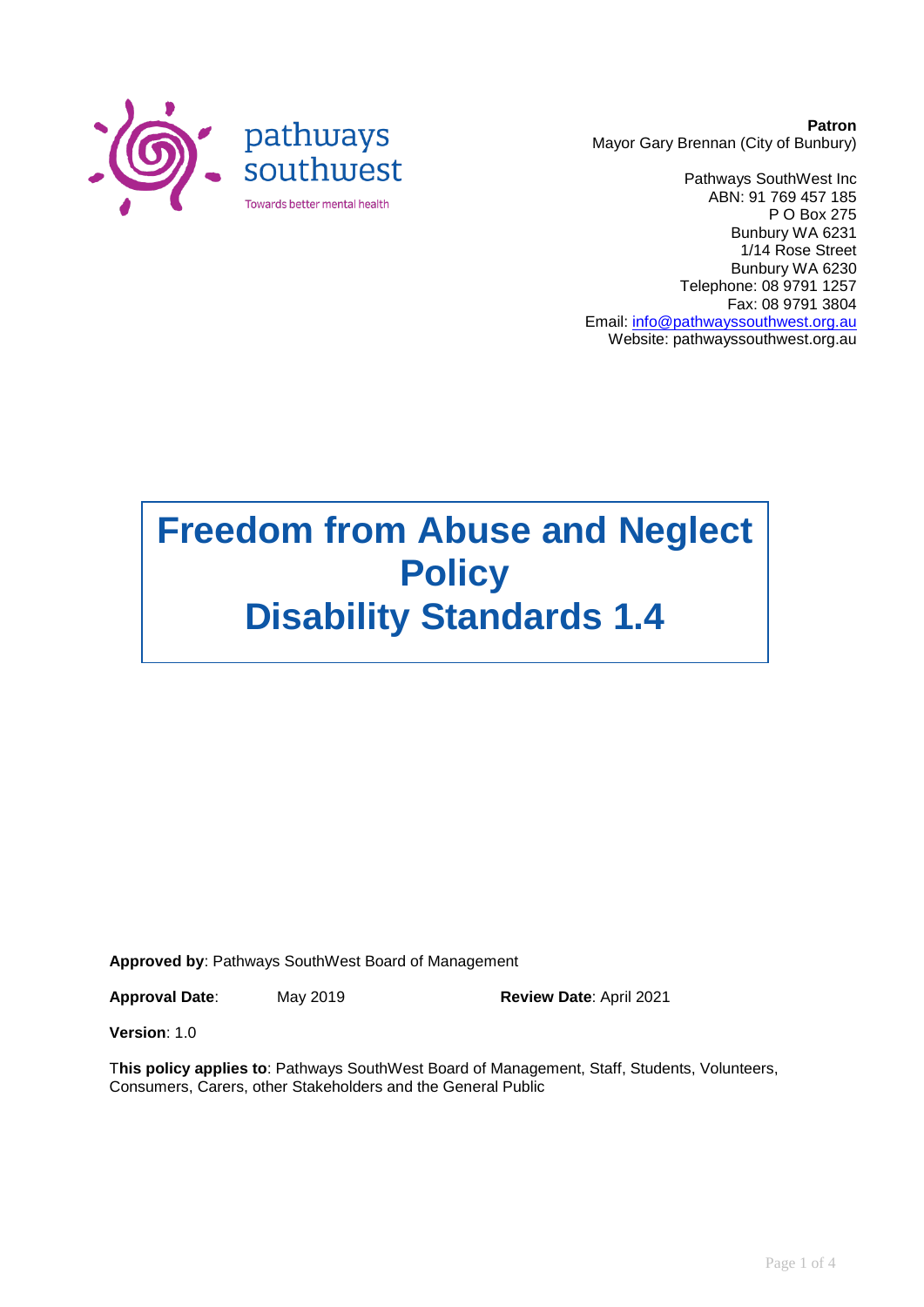# **Freedom from Abuse and Neglect Policy Disability Standards 1.4**



## **Policy**

The purpose of this policy is to establish standards of practice that recognise and respect that all people that access the Pathways SouthWest services have the same rights to safety, integrity and freedom from violence and abuse as other people in the community. The policy is written in accordance with the principles outlined by the Australian Human Rights and Equal Opportunity Commission Act (1986). It has been framed around Standard 1 of the National Standards for Disability Services.

The service affirms the rights of all people including people with disabilities, to live their lives free from neglect, abuse and exploitation. Pathways SouthWest also supports the rights of any person to have any observation or allegation of abuse, neglect or exploitation addressed, whilst safeguarding their well-being and dignity; and to have measures put in place to prevent any subsequent abuse occurring.

### **Definitions**

#### **Concerns**:

A concern is any situation where a staff member has information sufficient to raise a concern that a person with disability is suffering abuse, neglect or exploitation.

#### **Disclosure:**

A disclosure is information provided to a staff member that a person with a disability has suffered or is suffering abuse, neglect or exploitation.

#### **Serious Incidents**:

A serious incident can be defined as follows;

- An allegation of physical, sexual, psychological or financial abuse or neglect.
- Omission of duty of care to a person with a disability.
- Unlawful or inappropriate behaviour by staff of Pathways SouthWest or staff of other service providers or sub-contractors.
- Any situation where there would be adverse publicity from the actions of a service provider, its staff or sub-contractor.

Any situation where there is risk to self or others.

### **1. Procedure - protection of Human rights**

Staff, volunteers and board members of the organisation will;

- 1.1 Minimise the risk of the person with a disability safety being compromised.
- 1.2 Have recruitment procedures of a high standard where the best available staff are appointed through:
	- a) pre-appointment screening including national police clearances.
	- b) reference checking.
	- c) placing new staff on a minimum probationary period of six months.

and

- d) regular appraisal and performance management.
- 1.3 Implement sound staff and volunteer orientation and induction, which includes information about the National Standards for Disability Services.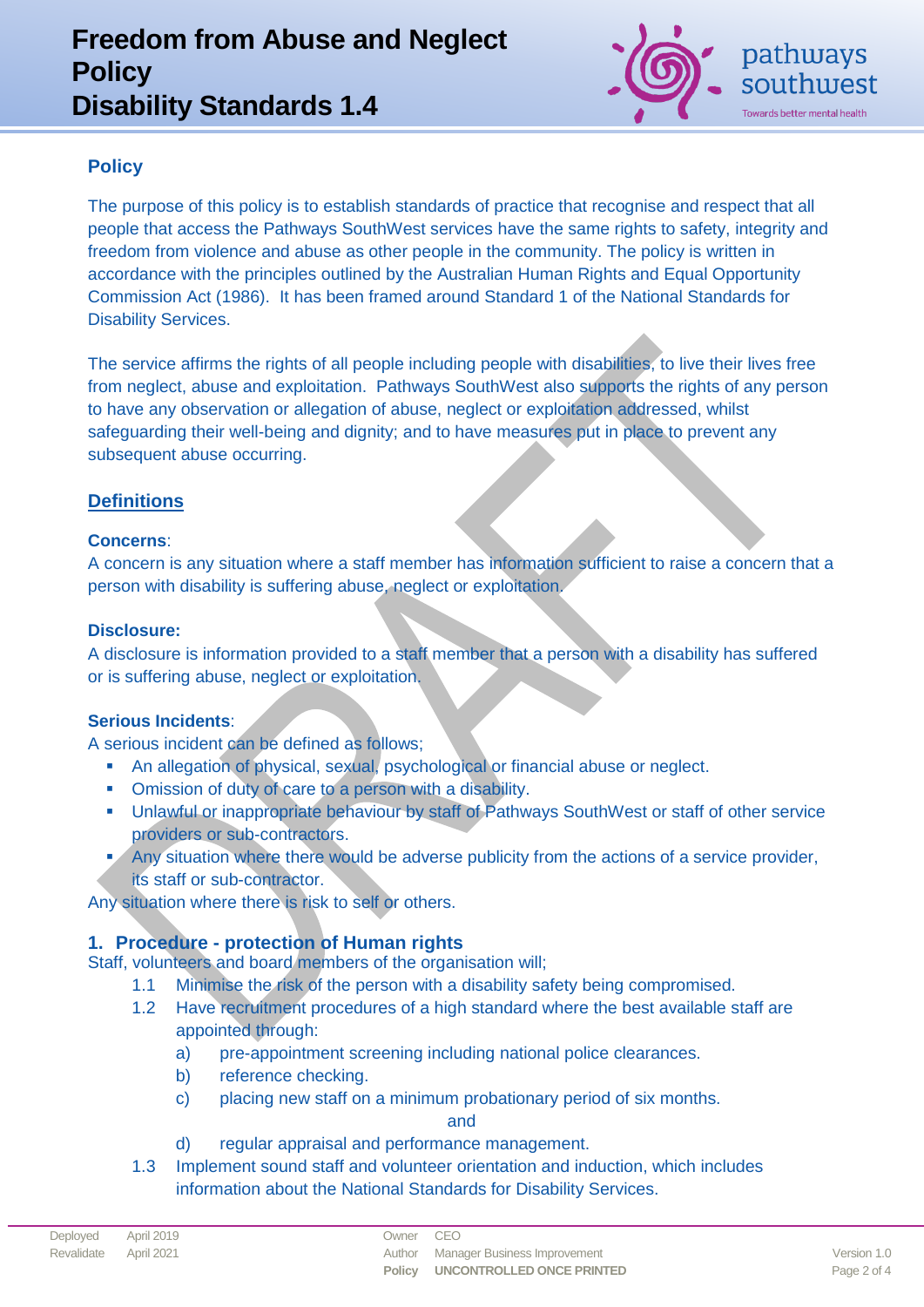# **Freedom from Abuse and Neglect Policy Disability Standards 1.4**



- 1.4 Provide on-going training to all staff about issues relating to human rights.
- 1.5 Empower the person with a disability and their family members / carers by informing them of community resources, supporting them in self-advocacy and reminding them of their rights.
- 1.6 Display posters and brochures to create an organisational environment that encourages awareness of the rights of all people, including people with disabilities and their families / carers.
- 1.7 Will work collaboratively with other organisations.

### **2. Procedure - Responding to allegations of abuse and neglect**

If a person with a disability's rights are compromised, or we have reason to believe that they have been abused or neglected, the service will respond quickly, professionally and compassionately.

- 1. It is the personal responsibility of all paid staff, volunteers and board members to report any concerns relating to an infringement of human rights, or the abuse or neglect of a person with a disability to the CEO or Managers of Pathways SouthWest within 24 hours of the concern arising, or immediately, if it is believed that the person with a disability is at imminent risk of harm.
- 2. The staff member raising the concern will document a factual and non-judgemental account within the client's case notes and complete a Serious Incident Report Form and/or Mental health Commission Notifiable incident Report Form.
- 3. If the CEO or Manager believes that the person with a disability is at immediate risk, he or she will take whatever steps are required to mitigate the risk and contact relevant services.
- 4. Except for staff who have been given specific authority to do so, no staff member will undertake any level of investigation of a concern or allegation.
- 5. The CEO or Manager will decide on the appropriate action to be taken according to the circumstances and generally taking into account the person with a disability's concerns. The action could be:
	- a) To manage the matter within the organisation and document in the person's file;
	- b) To engage in discussion with family members or advocate;
	- c) To elicit the advice and expertise of others;
	- d) To involve an organisation with the required legislative mandate to take action (eg the Department of Communities – Child Protection and Family Support, WA Police, the Office of the Public Advocate);
	- e) To take no further action at this time, but continue to monitor and liaise with others.
	- 6. Duty of care carries greater weight than the duty to maintain confidentiality in matters of care and protection. This means that the matter may be discussed between those reporting or investigating, but not with any other person. This includes confidentiality of consumer and alleged perpetrator information.
	- 7. If the matter is considered to be a serious incident, it must be reported to the Department of Communities - Disability Services, or the Mental Health Commission by the Chief Executive Officer within seven (7) working days, in accordance with the Serious Incident Reporting policy.
	- 8. Debriefing will be undertaken with all relevant individuals when the matter reaches a conclusion. The Chief Executive Officer will determine who the appropriate person is to conduct the debriefing.